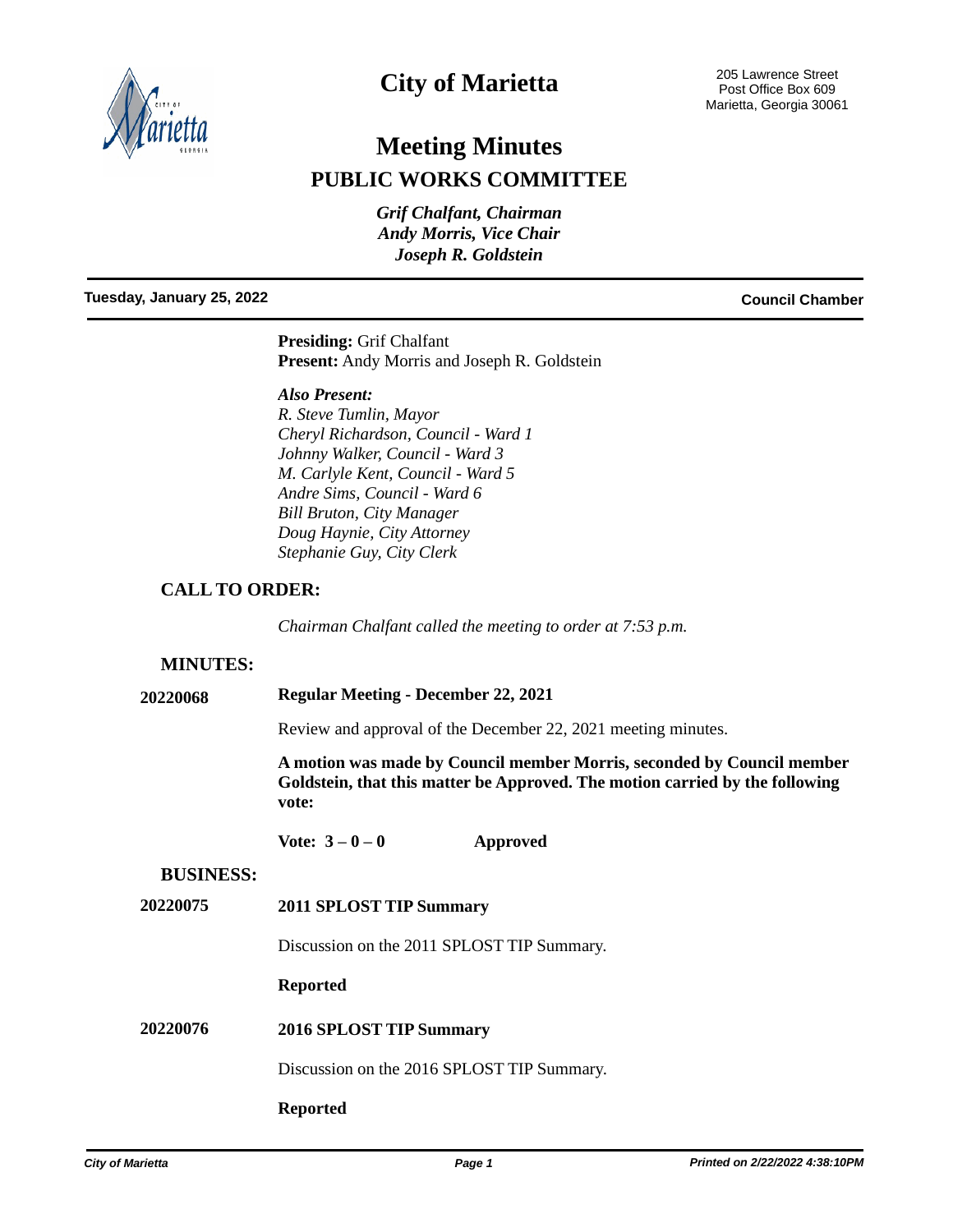| 20220077 | December 2021 Public Works Departmental Performance Report                                                                                                                                         |                                                                      |  |
|----------|----------------------------------------------------------------------------------------------------------------------------------------------------------------------------------------------------|----------------------------------------------------------------------|--|
|          |                                                                                                                                                                                                    | Discussion on the monthly activities of the Public Works Department. |  |
|          | <b>Reported</b>                                                                                                                                                                                    |                                                                      |  |
| 20220078 | <b>2011 SPLOST Project Budget Reallocation</b>                                                                                                                                                     |                                                                      |  |
|          | Consideration of a motion to reallocate 2011 SPLOST Project Funds among<br>previously approved 2011 SPLOST projects.                                                                               |                                                                      |  |
|          | Motion to reallocate 2011 SPLOST Project Funds among previously approved 2011<br>SPLOST projects.                                                                                                  |                                                                      |  |
|          | The motion was made by Council member Goldstein, seconded by Council<br>member Morris, that this matter be Recommended for Approval - Consent<br>Agenda. The motion carried by the following vote: |                                                                      |  |
|          | Vote: $3 - 0 - 0$                                                                                                                                                                                  | <b>Recommended for Approval - Consent Agenda</b>                     |  |
| 20220079 | <b>2016 SPLOST Project Budget Reallocation</b>                                                                                                                                                     |                                                                      |  |
|          | Consideration of a motion to reallocate 2016 SPLOST Project Funds among<br>previously approved 2016 SPLOST projects.                                                                               |                                                                      |  |
|          | Motion to reallocate 2016 SPLOST Project Funds among previously approved 2016<br>SPLOST projects.                                                                                                  |                                                                      |  |
|          | The motion was made by Council member Goldstein, seconded by Council<br>member Morris, that this matter be Recommended for Approval - Consent<br>Agenda. The motion carried by the following vote: |                                                                      |  |
|          | Vote: $3 - 0 - 0$                                                                                                                                                                                  | <b>Recommended for Approval - Consent Agenda</b>                     |  |
| 20220080 | <b>Acceptance of a Donation of Right-of-Way</b>                                                                                                                                                    |                                                                      |  |
|          | Proposed Donation of Right-of-Way at 249 Cobb Parkway South.                                                                                                                                       |                                                                      |  |
|          | Motion authorizing Public Works to receive the donation of right-of-way located at<br>249 Cobb Parkway South along Frey's Gin Road per the Quitclaim Deed from Aldi<br>Inc.                        |                                                                      |  |
|          | The motion was made by Council member Goldstein, seconded by Council<br>member Morris, that this matter be Recommended for Approval - Consent<br>Agenda. The motion carried by the following vote: |                                                                      |  |
|          | Vote: $3 - 0 - 0$                                                                                                                                                                                  | <b>Recommended for Approval - Consent Agenda</b>                     |  |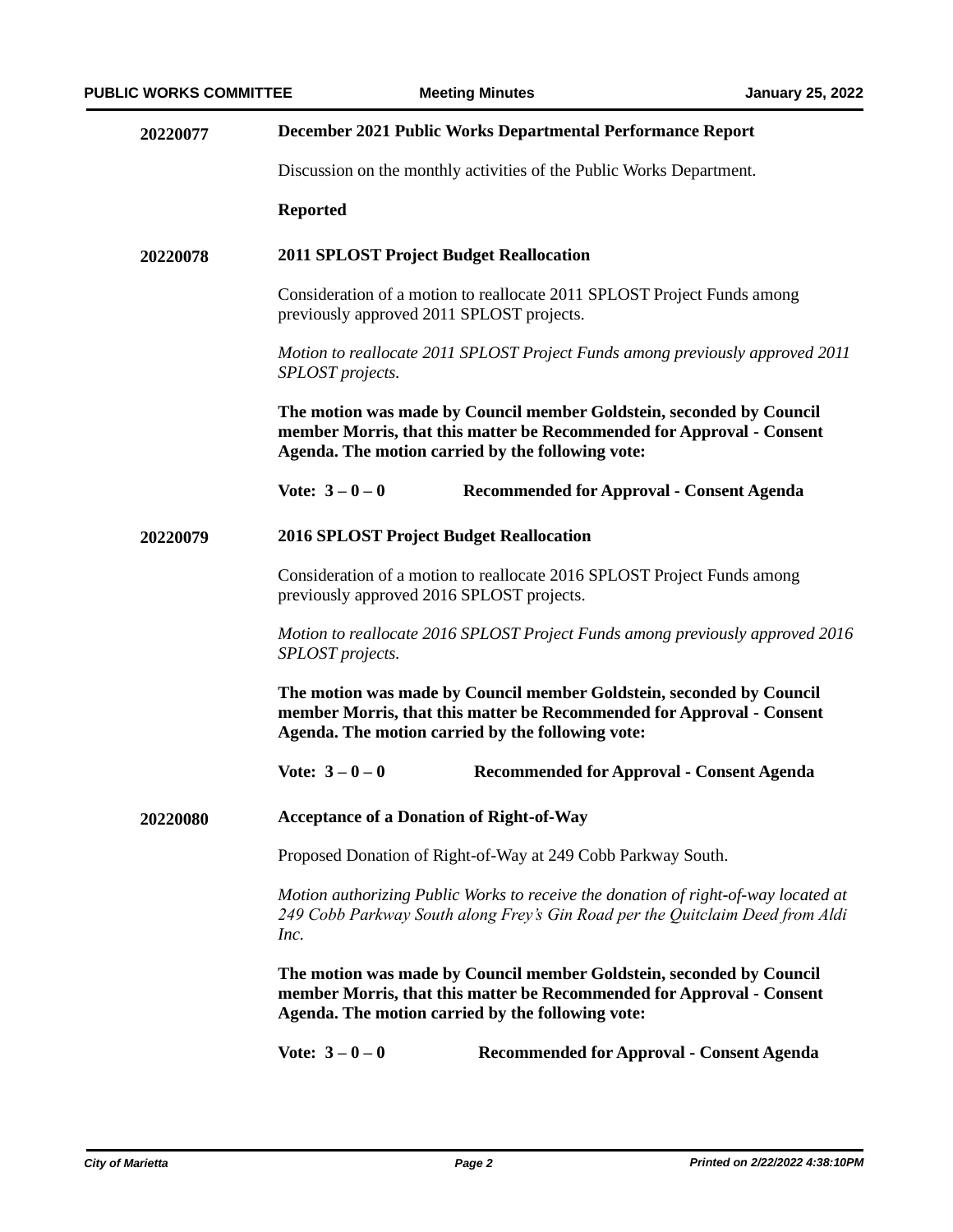| 20220082 | <b>Hedges Street Speed Study</b>                                                                                                                                                                   |  |  |
|----------|----------------------------------------------------------------------------------------------------------------------------------------------------------------------------------------------------|--|--|
|          | Request for Speed Study on Hedges Street.                                                                                                                                                          |  |  |
|          | Motion authorizing Public Works to conduct the speed study of Hedges Street from<br>Powder Springs Street to Atlanta Street to determine if traffic calming devices are<br>needed.                 |  |  |
|          | The motion was made by Council member Goldstein, seconded by Council<br>member Morris, that this matter be Recommended for Approval - Consent<br>Agenda. The motion carried by the following vote: |  |  |
|          | Vote: $3 - 0 - 0$<br><b>Recommended for Approval - Consent Agenda</b>                                                                                                                              |  |  |
| 20220083 | <b>Chicopee Drive Speed Study</b>                                                                                                                                                                  |  |  |
|          | Request for Speed Study on Chicopee Drive.                                                                                                                                                         |  |  |
|          | Motion authorizing Public Works to conduct the speed study of Chicopee Drive from<br>Cherokee Street to Allgood Road to determine if additional traffic calming devices<br>are needed.             |  |  |
|          | The motion was made by Council member Morris, seconded by Council<br>member Goldstein, that this matter be Recommended for Approval - Consent<br>Agenda. The motion carried by the following vote: |  |  |
|          | Vote: $3 - 0 - 0$<br><b>Recommended for Approval - Consent Agenda</b>                                                                                                                              |  |  |
| 20220091 | <b>Iroquois Drive Speed Study</b>                                                                                                                                                                  |  |  |
|          | Request for Speed Study on Iroquois Drive                                                                                                                                                          |  |  |
|          | Motion authorizing Public Works to conduct the speed study of Iroquois Drive from<br>Chicopee Drive to Sequoia Drive to determine if additional traffic calming devices<br>are needed.             |  |  |
|          | The motion was made by Council member Morris, seconded by Council<br>member Goldstein, that this matter be Recommended for Approval - Consent<br>Agenda. The motion carried by the following vote: |  |  |
|          | Vote: $3 - 0 - 0$<br><b>Recommended for Approval - Consent Agenda</b>                                                                                                                              |  |  |
| 20220092 | <b>Toliver Street Speed Study</b>                                                                                                                                                                  |  |  |
|          | Request for Speed Study for Toliver Street.                                                                                                                                                        |  |  |
|          | The motion was made by Council member Morris, seconded by Council<br>member Goldstein, that this matter be Held in Committee. The motion carried<br>by the following vote:                         |  |  |
|          | <b>Held in Committee</b><br>Vote: $3-0-0$                                                                                                                                                          |  |  |